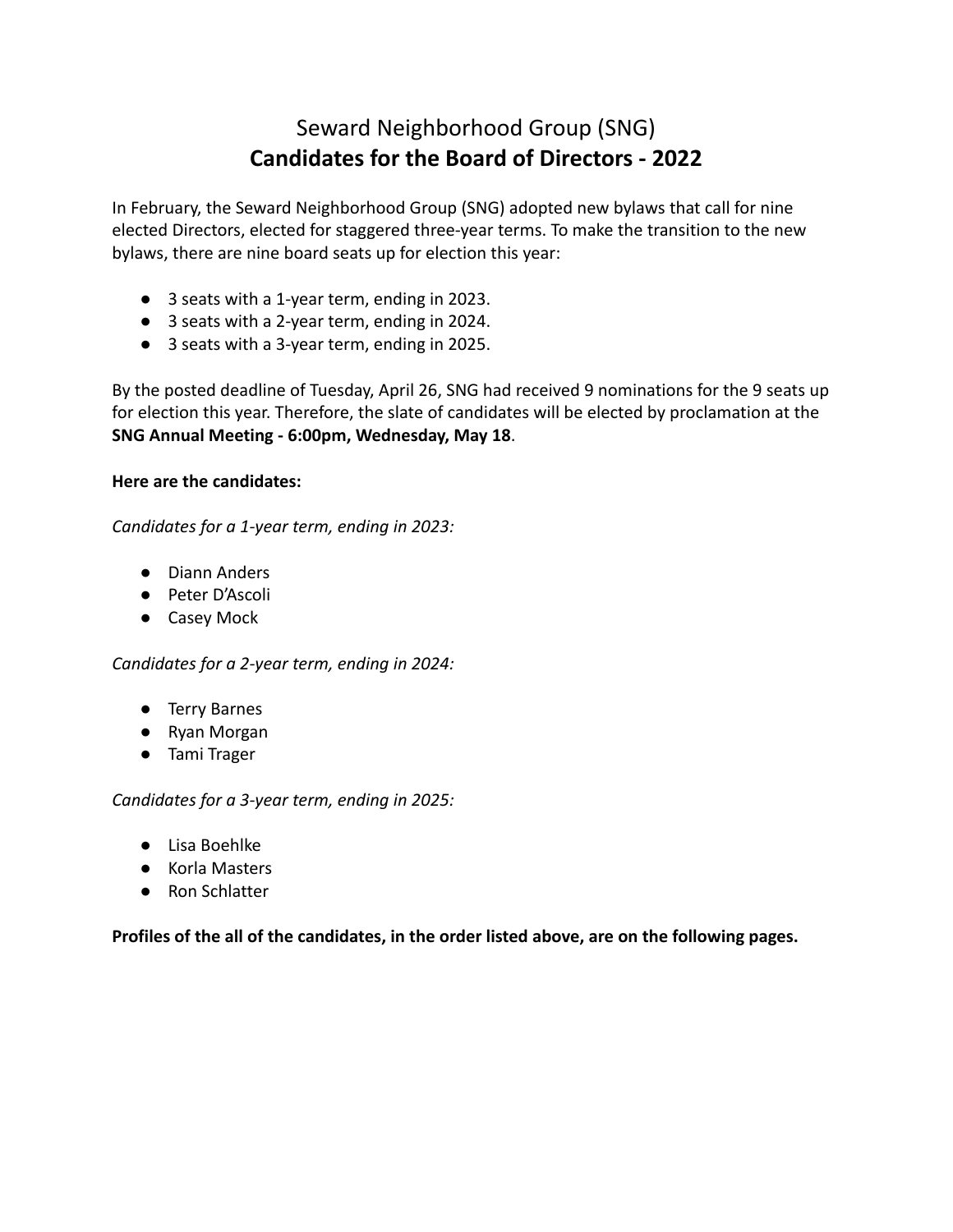## **Diann Anders**

*Candidate for a 1-year term*

## **Why I am interested in serving on the SNG Board of Directors:**

Building community has been a lifetime passion for me. SNG has the potential for being a vital player in weaving together the diverse and vibrant threads of the Seward neighborhood.

#### **My experience:**

I have served previously on the SNG board of directors, sometimes as an officer. I would bring institutional memory of both SNG's successes and failures to the table as SNG continues to recreate itself as an engine for building an inclusive and equitable community.

### **My connection to the Seward neighborhood:**

When my husband Rudi and I came to Minneapolis for graduate school at the University of Minnesota in 1971, we lived in an apartment in Seward. As the years passed, we moved from apartment to apartment, but always in Seward. When we bought our first house, it was in Seward. We have lived in Seward for over fifty years, and between us we have served on the boards of SNG, Seward West PAC, Redesign, and the Seward Towers Corporation.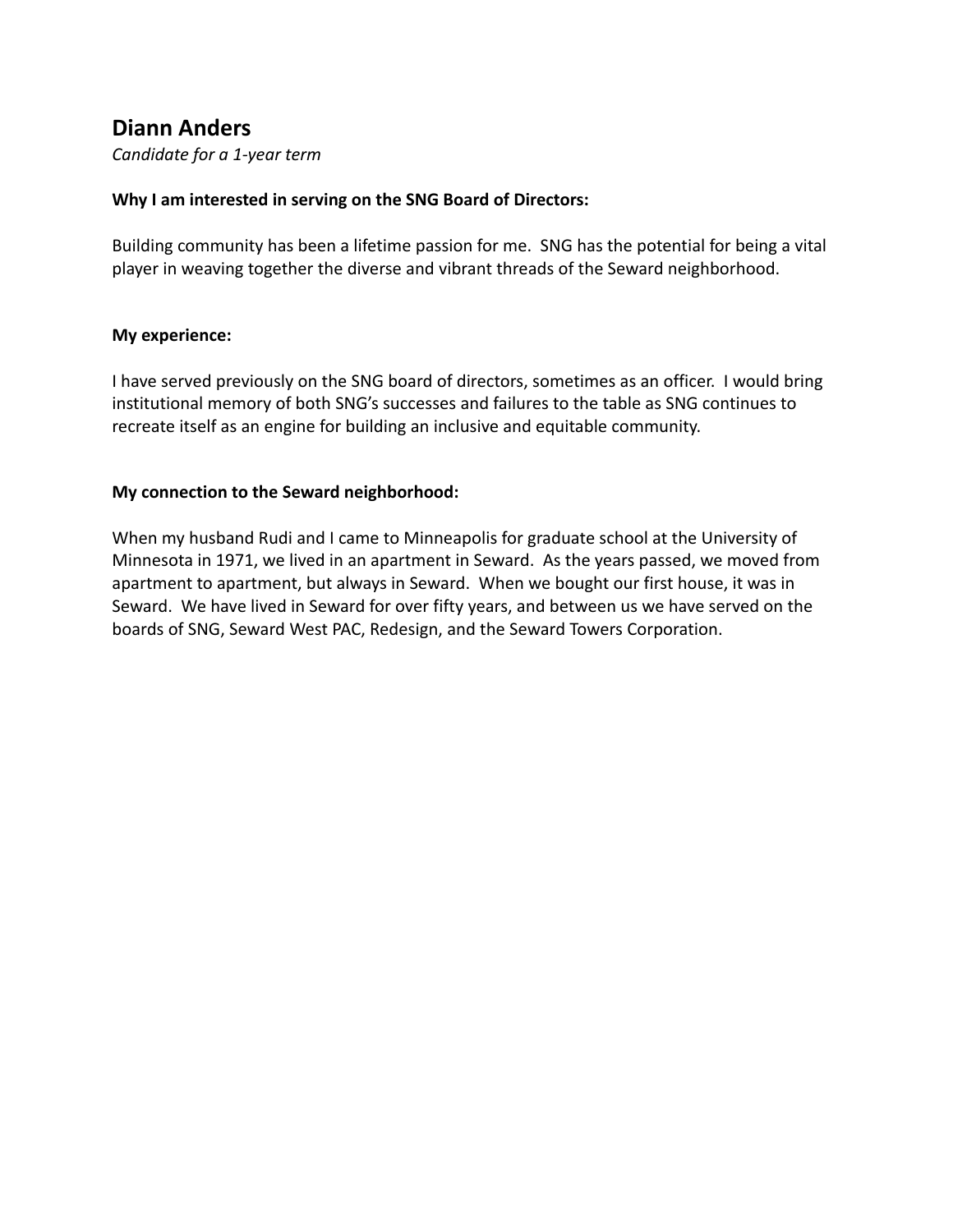## **Peter D'Ascoli**

*Candidate for 1-year term*

## **Why I am interested in serving on the SNG Board of Directors:**

I am at a point in my life that I have more time and I feel that contributing where I live is important. There is a need for a measured, thoughtful engagement with our community and with others, something missing from national as well as state wide politics. One-to-one interaction that is available at a neighborhood level is where I feel most comfortable. My understanding is that the current SNG Board is a grounded, well-meaning group, which is appealing.

#### **My experience:**

I developed managerial skills and personal interaction skills as a medical professional who managed, taught, and practiced in the field. I have previously served on the SNG board of directors and chaired the SNG Community Development Committee. I am currently involved with the Community Development Committee of Seward Redesign, so I could add to the coordination between Redesign and the SNG.

#### **My connection to the Seward neighborhood:**

I moved to Seward about a decade ago. Part of the reason has been the economic diversity of the neighborhood, as well as the history and activism present here. I have lived in the Twin Cities long enough, and raised kids here, that it has now been home for almost 30 years. I have been involved with the Northern Clay Center here in Seward for about 15 years. My children were raised in this urban environment and understand the value of that. I am a retired physician and most of my medical practice was here in the Twin Cities.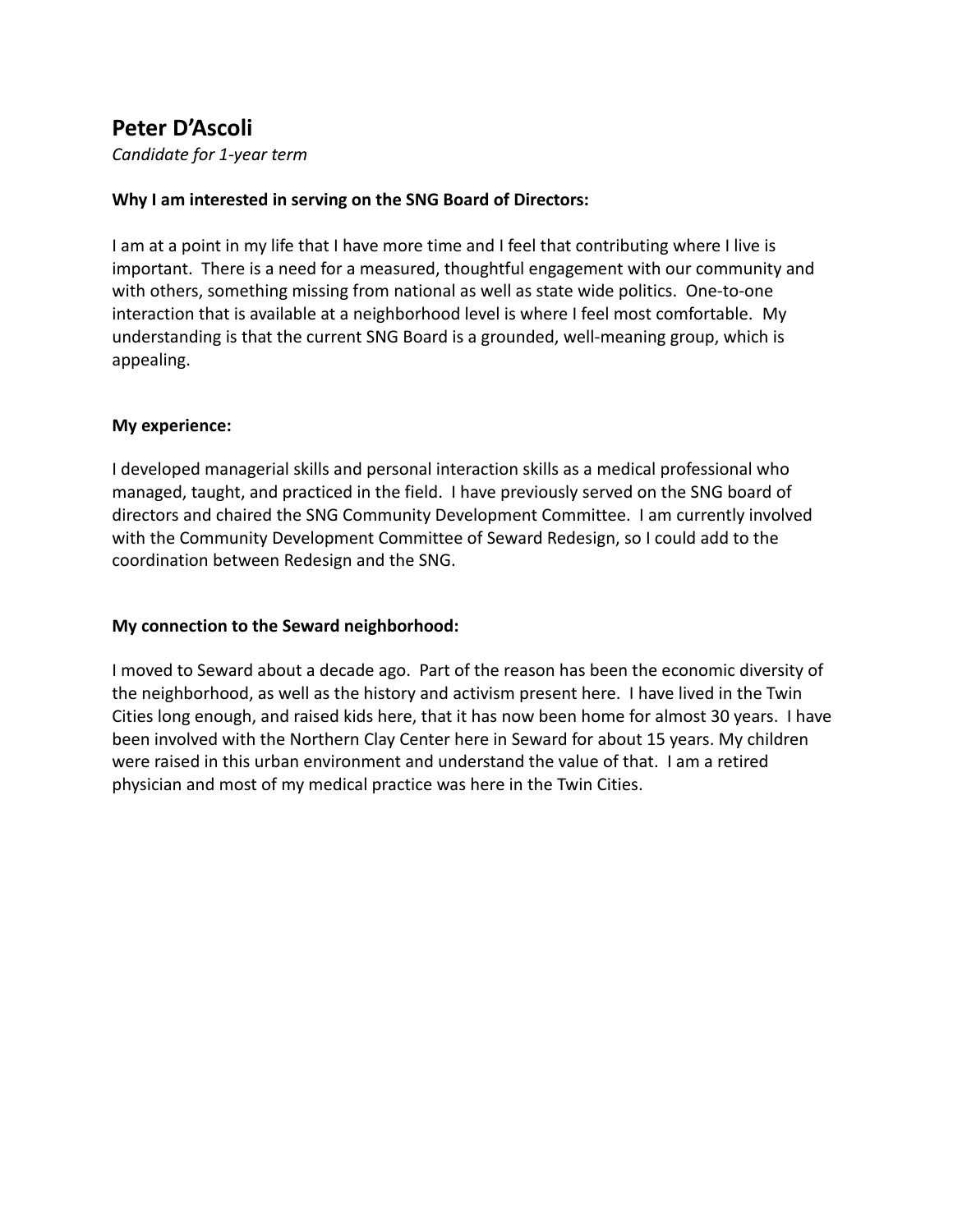## **Casey Mock**

*Candidate for a 1-year term*

## **Why I am interested in serving on the SNG Board of Directors:**

SNG remains a valuable institution despite having been through some tough times, and I am grateful to the folks who have provided leadership on the board during such a challenging period. In my experience, institutions like SNG do their best work when new voices and fresh perspectives circulate into leadership. I'm interested in serving the neighborhood because I believe that I have skills and experience that can help SNG complete its transition to a new era.

#### **My experience:**

I've had a diverse career that has spanned the fields of foreign aid, economic development, and state public policy. I have served as a Peace Corps Volunteer in the Republic of Moldova; worked for international NGOs, including on field assignment in countries like Ethiopia and Pakistan; led a small state agency in Vermont; and done stints in public accounting and at a large tech company. Currently, I lead a team at Minnesota Management and Budget. By virtue of my experience, I'm knowledgeable about public policy issues that impact residents of Seward: transportation/transit, public safety, economic development, and the environment. I am an attorney by training, and am licensed in Washington, DC.

## **My connection to the Seward neighborhood:**

My wife and I moved to Seward from Washington, DC, in June 2020. We were drawn to the neighborhood by its welcoming, diverse, and inclusive vibe, as well as its walkable charm, both of which reminded us of what we loved about our previous neighborhoods in D.C. and in Burlington, Vermont. My wife and I are both runners, so you've probably seen us enjoying the trails and parks that make Seward such a great place to live.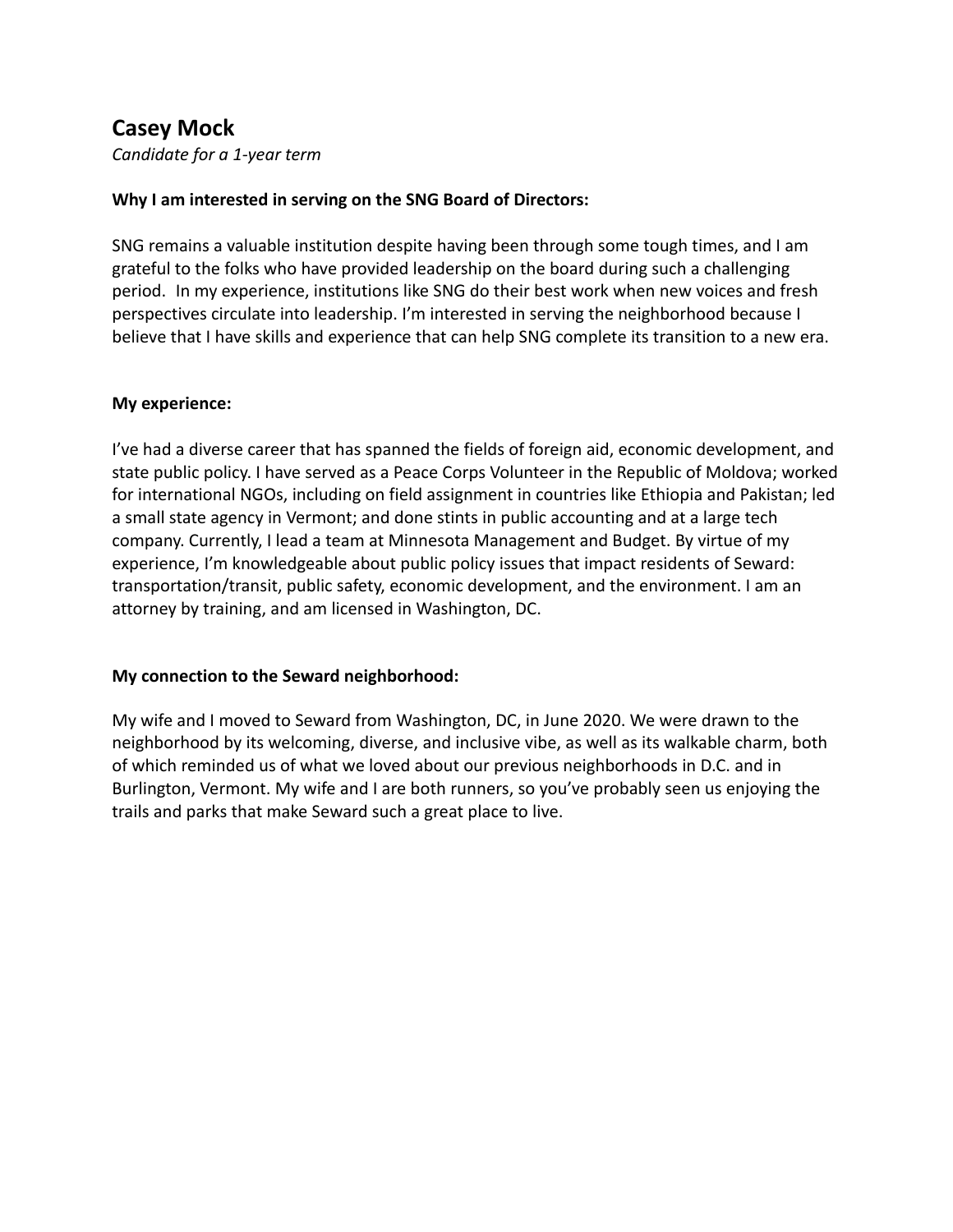## **Terry Barnes**

*Candidate for 2-year term*

## **Why I am interested in serving on the SNG Board of Directors:**

I think the neighborhood has suffered a great deal over the past two years from the COVID epidemic, the social unrest due to MPD misconduct and violence, the destruction of Lake Street businesses, the incursion into our city by outside agitators, and the horrible rise of assaults, car jacking, and vandalism. SNG as an organization also suffered in all this chaos. In July of last year, I began serving as an SNG Board Member. The work has been deeply fulfilling. Serving on the SNG board of directors has enabled me to meet and start effectively working with talented, empathetic and committed neighbors. I want SNG to be built into a strong, thriving organization that is in-tune with the people who live in Seward. I want everyone to feel they belong and want to participate in making this a community where they can live well and find joy.

### **My experience:**

Nothing is more meaningful to me than when I get the opportunity to organize community to meet people's needs. I have led numerous grassroots efforts that organize people to solve problems. My career started as a block organizer for community crime prevention. Next, I organized neighborhood energy workshops in an effort to reduce residential energy consumption in Minneapolis. After that I directed an emergency fund to help families and the elderly who were unable to afford heat and electricity. The Red River Valley floods called upon me to provide leadership in the logistical support for flood recovery. When the 2004 tsunami decimated Southeast Asia, I joined with Sri Lankan neighbors to feed and build permanent housing. My 21-year career at Habitat for Humanity found many ways for me to support the "magic" of regular people who go out and build homes so more families can have decent affordable housing. And now I am retired, so I have the capacity to be an active part SNG.

## **My connection to the Seward neighborhood:**

My family moved to Seward in 2010. I am a block captain for our three blocks area. Until last year, I was not familiar with the work of SNG. In June 2021, I was asked to run for the SNG board of directors, and have served on the board since July. My focus has been in revision of SNG Bylaws and hiring staff. My future interests are in the Community Development Committee and the Community Engagement Committee. I want to support SNG's collaboration with Longfellow, particularly in spearheading a public art project that would rejuvenate the bridge at 36<sup>th</sup> and the Midtown Greenway.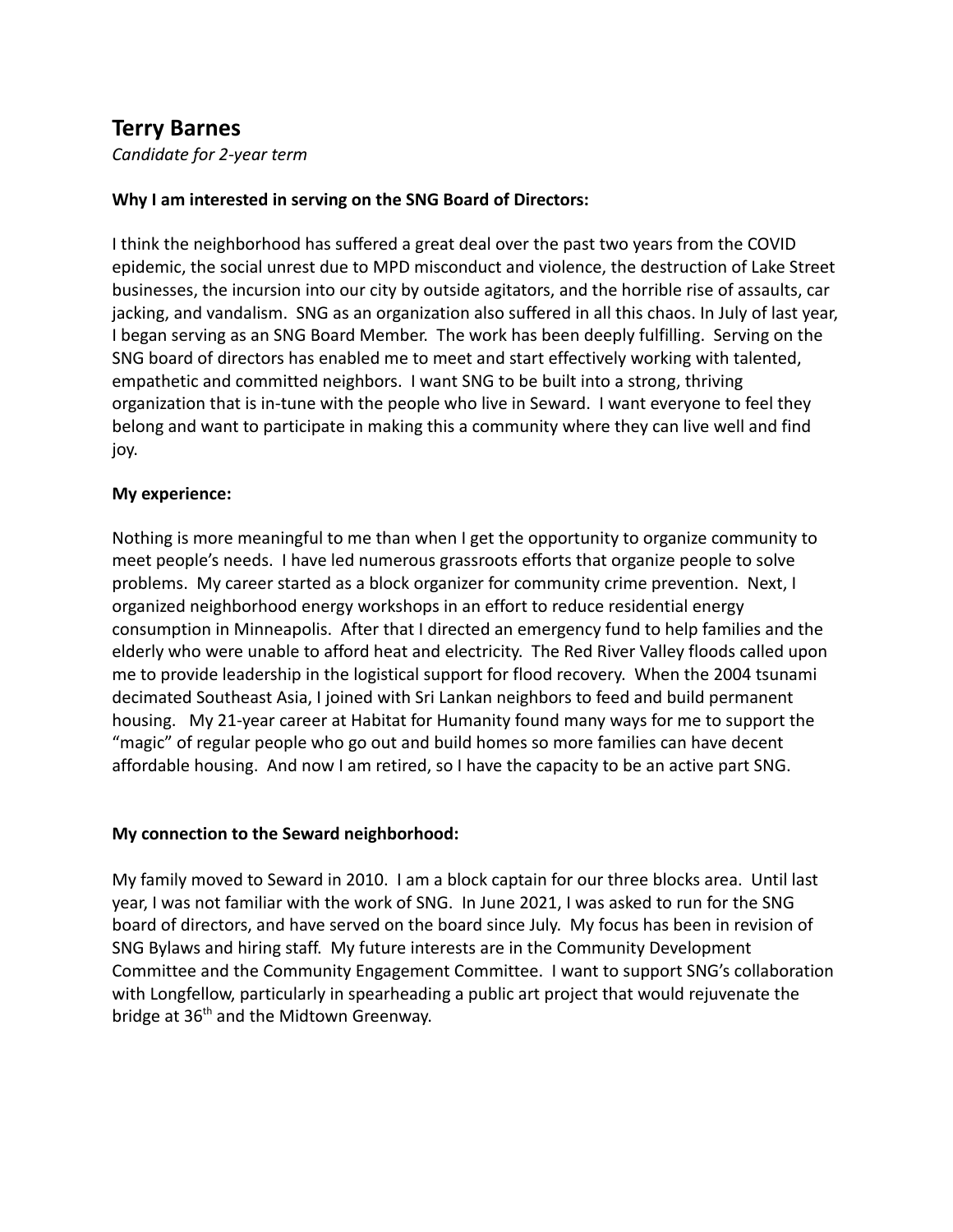## **Ryan Morgan**

*Candidate for 2-year term*

### **Why I am interested in serving on the SNG Board of Directors:**

The Seward neighborhood is one of the best Minneapolis neighborhoods. I have a great love for the eclectic nature of Seward from its historical immigrant roots to its current diversity of people, cultures, and businesses. There is a strong sense of community in the neighborhood. I would be honored to help continue neighborhood improvements and ensure that improvements benefit all in the community.

#### **My experience:**

Growing up, my family owned a small business and that has helped me understand the hard work and passion that goes into having a successful neighborhood business. I am a former civil engineer with a personal passion in urban planning that prioritizes walkability and people-first design that promotes community. This expertise will serve well with any future neighborhood infrastructure projects. In the past I spent many years as a performing musician and love the fact that Seward has so many passionate artists, musicians, and creators. I would look for ways to improve and continue to support arts in our community. Above all, I love this neighborhood and want to help serve the needs of this community and be an advocate for the neighborhood.

## **My connection to the Seward neighborhood:**

I am a resident of the Seward neighborhood and enjoy all that the neighborhood has to offer: hiking along the Winchell trail, grocery shopping at our Seward Co-Op, watching the juggling club at Matthew's park, grabbing a bite at the Seward Cafe, reading about the neighborhood's history (love that there are people passionate enough to write a book on its history, *A People's History of the Seward Neighborhood*), and so many other wonderful things.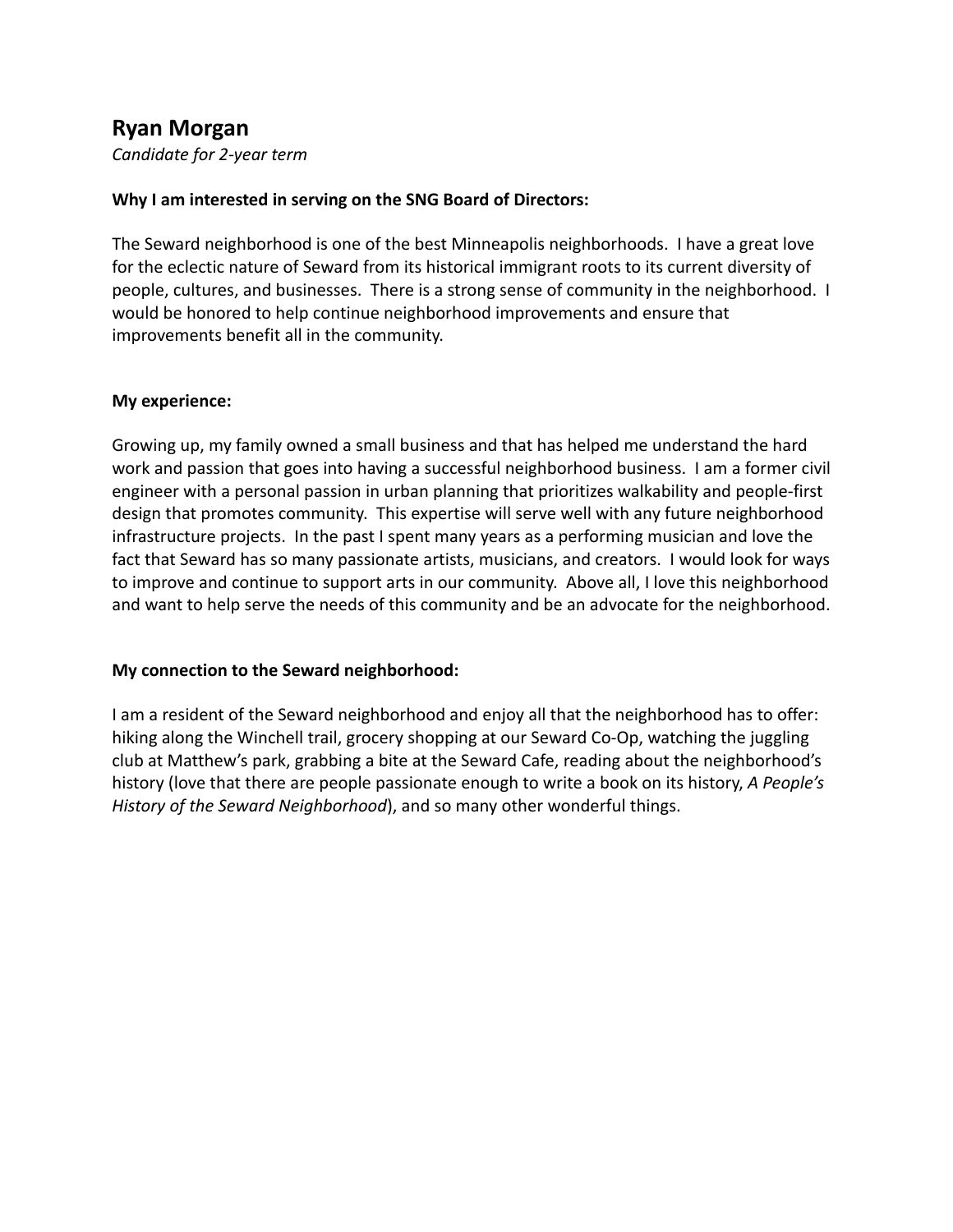## **Tami Traeger**

*Candidate for 2-year term*

## **Why I am interested in serving on the SNG Board of Directors:**

I am interested in seeing the SNG board of directors and SNG programs reflect the interests of a wider variety of Seward residents. I have experience with creating more diverse and inclusive spaces. I hope to help integrate the needs of renters, our Somali neighbors, and the other BIPOC folks that call Seward home. I enjoyed participating in the hiring of our Community Organizer. I would like to continue supporting SNG's work to engage those in our community whose voices may not have been allowed to guide neighborhood actions in the past. I hope someone among these neighbors will replace me on the board.

#### **My experience:**

I have worked in the non-profit world for the last decade. Most of that work has been focused on BIPOC communities, lowering health disparities, and creating access to resources. I have experience with creating inclusive safer spaces. I served on the SNG board of directors in 2015, and have served again from September 2021 to the present.

## **My connection to the Seward neighborhood:**

I worked in Seward for 2 years before buying my home here. I love my little 1-bedroom home. I love the easy access to the Midtown Greenway, the Seward Co-op, Brackett Park, and the paths along the river. I appreciate having all that I need within walking and biking distance. I have enjoyed getting to know my neighbors and working together for change.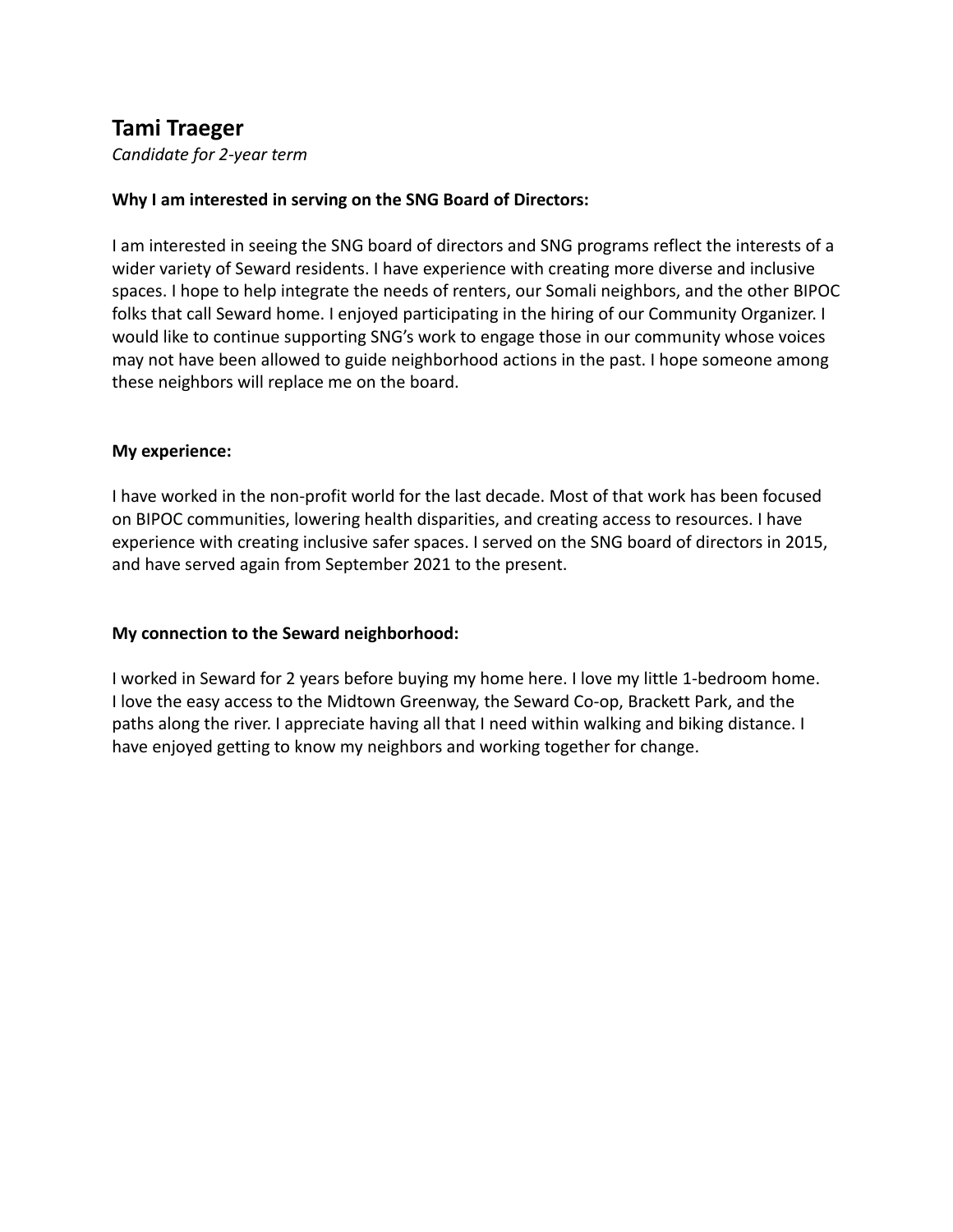## **Lisa Boehlke**

*Candidate for 3-year term*

## **Why I am interested in serving on the SNG Board of Directors:**

I love the Seward neighborhood and would not want to live anywhere else. The civil unrest in 2020 and COVID stretched our resilience and damaged this community. It is time we change the narrative that Seward is an unsafe place where there was destruction and show our resilience by inviting others into our neighborhood for music, food, and art. This is why I am organizing a Celebrate Seward Festival for September 2022. I believe we must make Seward a place where renters and home-owners, new residents, and long-time residents can become one community. We need to heal and listen to each other. We need to hear each other's stories and create activities together. I am hopeful about our future. I come with love and patience and celebrate diversity because it creates richer lives for all of us.

#### **My experience:**

I am the current President of Seward Neighborhood Group and a member of our executive committee. I am proud of our successful efforts to bring stability and integrity back to our community organization. As a team, we have reestablished our financial relationship with the City of Minneapolis, received funding for our Equitable Engagement Plan, and unlocked Neighborhood Revitalization Project (NRP) funds. We have written new Bylaws (the first complete rewrite in decades), hired a new community organizer, and are hard at work on other projects. I served on the SNG board from January 2018 through December 2020. Part of that time, I was a member of the executive committee. I also served on the Executive Director Search, Community Building, Community Development, and History committees. As a teacher in St. Paul Public Schools, I was active in my union and served as a union steward advocating for student and teacher rights.

## **My connection to the Seward neighborhood:**

I have lived in Seward since October 1986. I have been involved in numerous community activities, including promoting the arts, a particular love of mine. I am a photographer who enjoys documenting the surroundings of people's lives. I served on the Seward Winter Frolic committee for three years before joining the SNG board of directors. Also, I have volunteered with the Sewing Circle in the Seward Towers.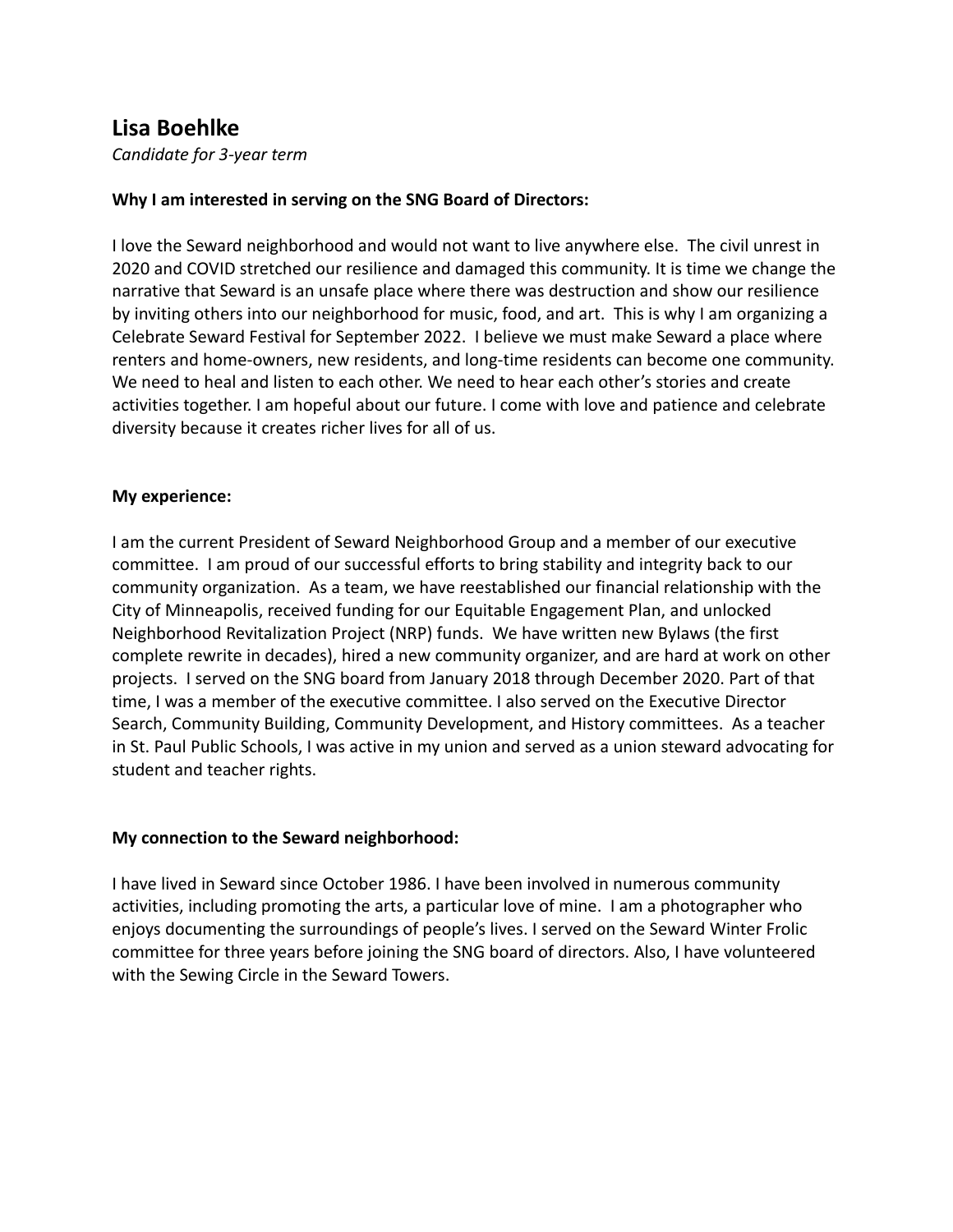## **Korla Masters**

Candidate for 3-year term

#### **Why I am interested in serving on the SNG Board of Directors:**

I grew up in Seward and in May 2021 moved back to the neighborhood. I am excited by many of the ways the neighborhood has changed and grown over the years. I am also a renter (and intend to stay a renter), so I am especially focused on making/keeping Seward an affordable place to live, for both homeowners and renters. There are many pieces to nurturing a healthy community, and neighborhood groups are one of those vital elements. I am drawn to serving on the SNG board of directors because I believe SNG can foster cross-generational community connections throughout the neighborhood. SNG has a unique opportunity to meet people in the wholeness of their lives, respond to some of their needs, celebrate their joys, and nurture our shared dreams for this place. For me, this is exciting stuff.

#### **My experience:**

I am a parish pastor in my professional life. There is a lot in that experience that lends itself to the work of a neighborhood organization. Parish ministry requires leaders to be generalists who nurture healthy community systems and develop leaders who can bring collective vision to life. I bring the ability to work well across difference in the midst of tension, while holding clarity about what is negotiable and what isn't.

#### **My connection to the Seward neighborhood:**

I love this place. I used to run around (and sometimes cause trouble) with my friends here as a child. I chose to move back here after living elsewhere in Minneapolis because place matters to me very much. My heart comes alive the closer I get to Franklin Avenue. I know there are many people who feel similarly about Seward and I want to intentionally build community with them. I also know that there are many people who live here for whom this is mostly where they could find a place to live. I have moved an absurd number of times in my 20s and early 30s. I want to be part of making Seward a place where people can also be invested in the ways that are life-giving for them no matter how long they stay here.